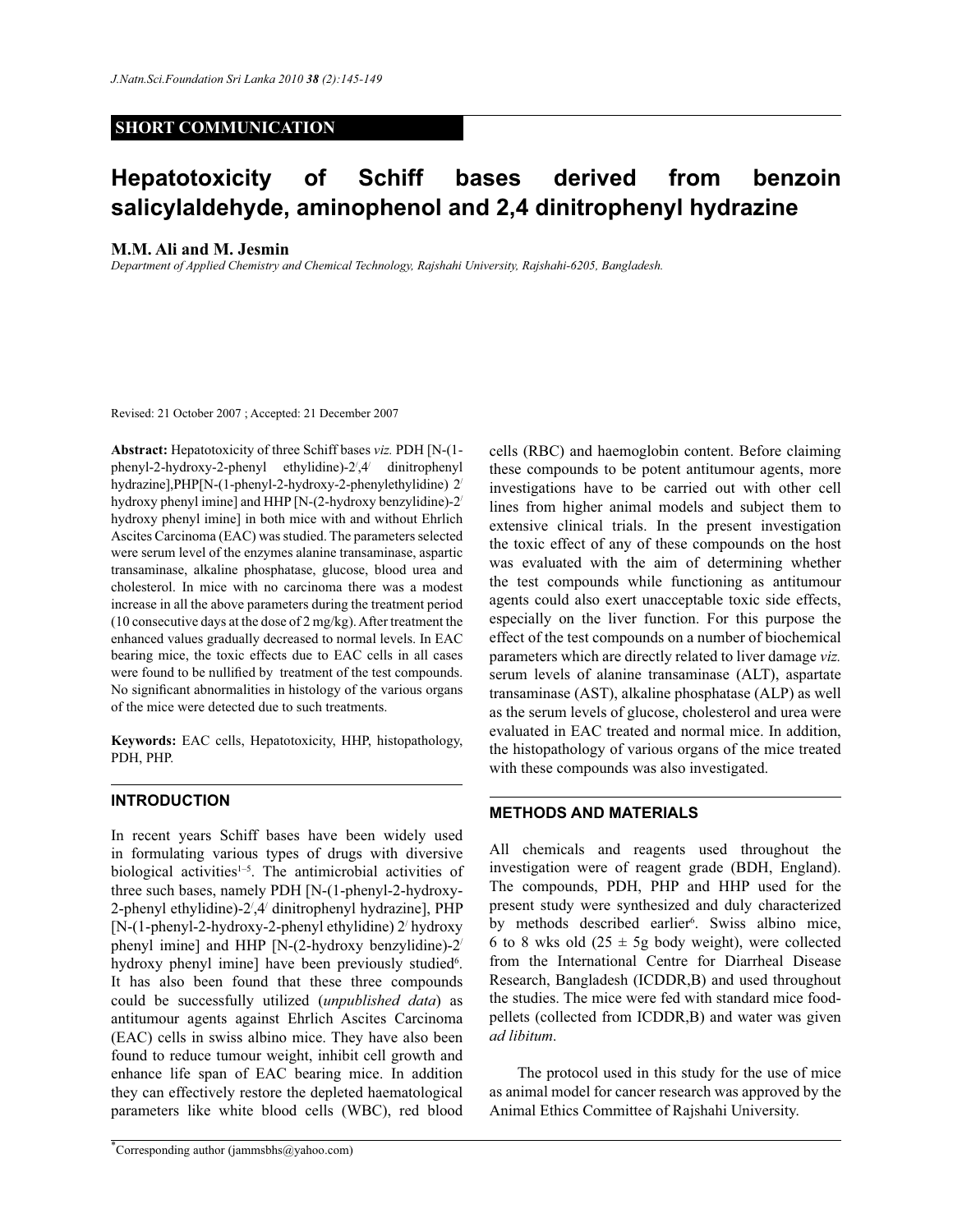Ehrlich Ascites Carcinoma (EAC) cells were obtained from the Indian Institute of Chemical Biology (IICB), Kolkata, India. The cells were maintained as ascites tumours in swiss albino mice by intraperitoneal inoculation (bi-weekly) of  $2 \times 10^6$  cells/mouse.

 Acute toxicity was determined by dissolving the compounds in 2% dimethyl sulfoxide (DMSO) and injected intraperitoneally (i.p.) to 8 groups of mice (each containing 6 in number) at different doses.  $LD_{so}$  values were determined by recording mortality after 24 h. The  $LD_{50}$  values were found to be 15, 16 and 15.5 mg/kg respectively for PDH, PHP and HHP. The details of the procedure have been described previously<sup>7</sup>.

The parameters (*viz*. ALT, AST, ALP, serum glucose, cholesterol, urea) were determined for both normal and EAC bearing mice. Mice with no carcinoma were treated with the dose of 2 mg/kg (i.p.) of each compound and the treatment continued for 10 consecutive days. For tumour bearing mice similar treatments were given after 24 h of EAC cell transplantation  $(2 \times 10^{6}$ cells/mouse). Eight groups of mice (24 in each) were used. Groups 1 to 3 included mice with no carcinoma treated with the

compounds while groups 4 to 6 included tumour bearing mice. Group 7 included EAC bearing mice without any treatment and the  $8<sup>th</sup>$  group was used as the control group (normal mice). On day 5, 10, 15 and 25, mice from each group were sacrificed. Blood was collected from the heart in plastic centrifuge tubes. These were then allowed to clot at room temperature for half an hour and centrifuged at 4000 rpm for 15 min using a WIFUNG centrifuge LABOR-50M. The clear straw coloured serum was then collected from the upper part of the tubes in vials with a Pasteur pipette. All parameters were determined according to the procedures $8-13$  established earlier.

 The major body organs *viz*. brain, liver, kidney, heart, lungs and spleen, were collected from the experimental animals (both mice with carcinoma and compound treated mice) and processed by the techniques recommended by Gurr<sup>14</sup>. Histopathological examination of the processed sections were examined with a light microscope.

The experimental results have been expressed as mean  $\pm$  S.E.M. Data have been calculated by one way ANOVA followed by Dunnett "t" test using SPSS software of 10 version.

| <b>Table 1:</b> Dependency of cholesterol and urea contents of mice on treatment time |  |
|---------------------------------------------------------------------------------------|--|
|---------------------------------------------------------------------------------------|--|

| Treatment              | Days             | Cholesterol $(mg/dL)$ | Urea $(mg/dL)$      | Normal mice<br>Cholesterol (mg/dL) | Tumour bearing mice<br>Urea $(mg/dL)$ |
|------------------------|------------------|-----------------------|---------------------|------------------------------------|---------------------------------------|
| Untreated<br>(control) | $\boldsymbol{0}$ | $150.0 \pm 0.42$      | $52.0 \pm 0.73$     |                                    |                                       |
| EAC cells              | 5                |                       |                     | $156.0 \pm 0.73**$                 | $55.0 \pm 0.73***$                    |
|                        | 10               |                       |                     | $160.5 \pm 0.67***$                | $60.1 \pm 0.59$ **                    |
|                        | 15               |                       |                     | $167.0 \pm 0.97$                   | $70.0 \pm 0.52$                       |
|                        | 25               |                       |                     | $175.0 \pm 0.73***$                | $73.0 \pm 0.63$ ***                   |
| <b>PDH</b>             | 5                | $180.0 \pm 1.15***$   | $46.0 \pm 0.68$ *** | $152.0 \pm 0.58***$                | $53.2 \pm 0.31***$                    |
|                        | 10               | $190.0 \pm 0.89***$   | $44.0 \pm 0.36$ **  | $155.0 \pm 0.81***$                | $56.0 \pm 0.58***$                    |
|                        | 15               | $175.0 \pm 0.58***$   | $44.5 \pm 0.62$ *** | $157.0 \pm 0.82**$                 | $58.5 \pm 1.05***$                    |
|                        | 25               | $162.2 \pm 0.83***$   | $45.0 \pm 0.36***$  | $158.0 \pm 0.81$                   | $61.9 \pm 0.70***$                    |
| PHP                    | 5                | $160.0 \pm 0.58***$   | $48.2 \pm 0.30$     | $149.0 \pm 0.58***$                | $55.0 \pm 0.73***$                    |
|                        | 10               | $190.0 \pm 1.15***$   | $47.0 \pm 0.37$     | $153.0 \pm 0.52***$                | $57.9 \pm 0.81***$                    |
|                        | 15               | $173.0 \pm 0.73***$   | $48.0 \pm 0.52$     | $154.0 \pm 0.73***$                | $59.0 \pm 0.73$ **                    |
|                        | 25               | $167.0 \pm 0.97***$   | $49.0 \pm 0.52$     | $155.5 \pm 0.88***$                | $63.2 \pm 0.71***$                    |
| <b>HHP</b>             | 5                | $179.7 \pm 0.08***$   | $50.8 \pm 0.40*$    | $151.0 \pm 0.73***$                | $54.0 \pm 0.73***$                    |
|                        | 10               | $180.7 \pm 0.79***$   | $47.0 \pm 0.36$     | $156.3 \pm 1.20***$                | $60.0 \pm 0.73***$                    |
|                        | 15               | $165.0 \pm 0.86***$   | $48.0 \pm 0.45$     | $158.0 \pm 0.81$                   | $65.0 \pm 0.73*$                      |
|                        | 25               | $150.5 \pm 0.99***$   | $48.5 \pm 0.56$ **  | $160.4 \pm 0.42**$                 | $68.0 \pm 0.73***$                    |

Treatment was continued for 10 consecutive days at the dose  $2 \text{ mg/kg (i.p.)}$  (number of mice in each group = 6). For tumour bearing mice, similar treatment was started 24 hours after EAC cell transplantation  $(2\times10^6 \text{ cells/mouse})$ . Treatment was discontinued after 10 days from the start. Results are shown as mean  $\pm$  SEM, where significant values are \* p < 0.05, \*\* p < 0.01 and \*\*\* p < 0.001 when compared with control.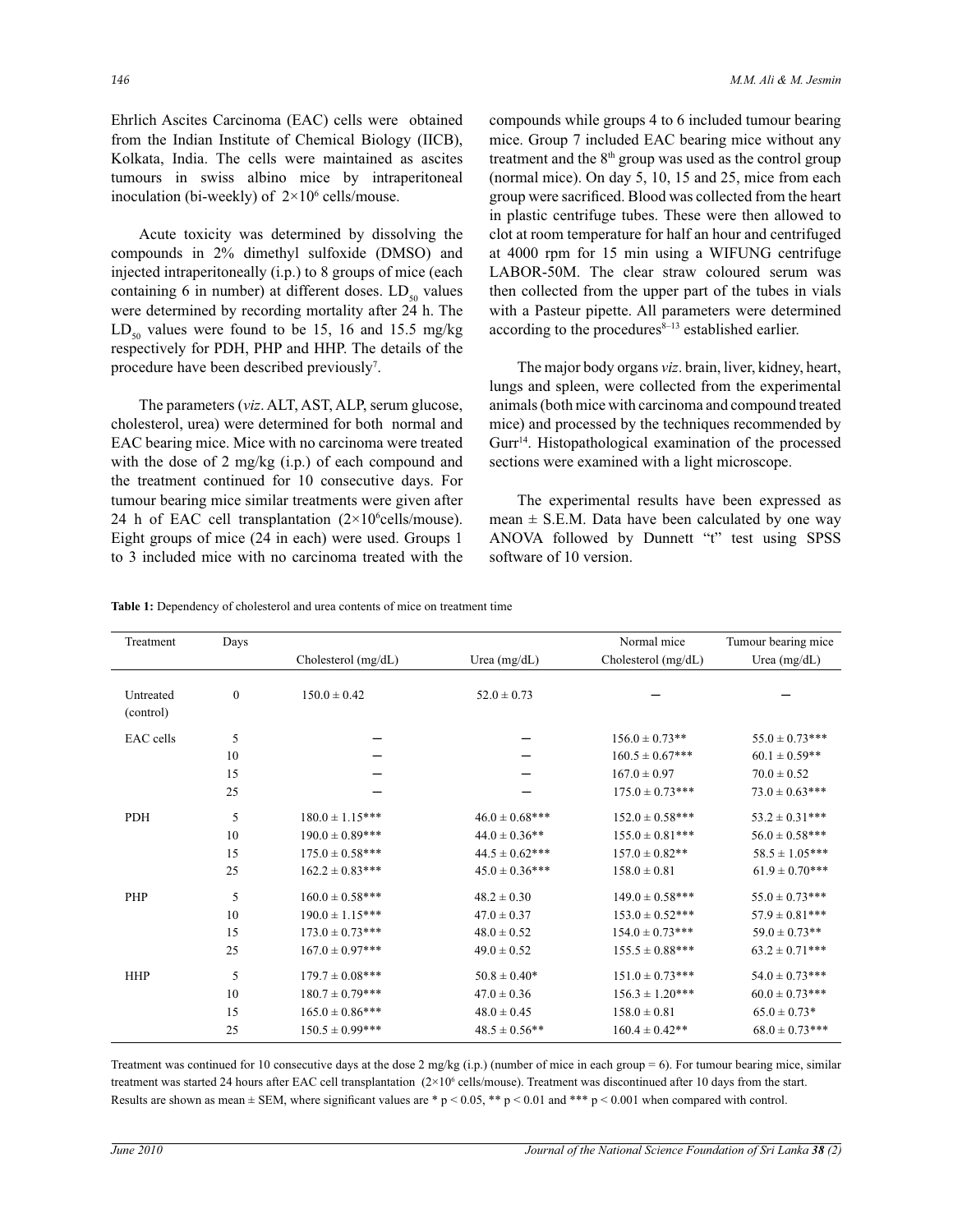# **RESULTS**

Effects of the test compounds on the enzyme activities (ALT, AST and ALP) have been presented in Figures 1–3.

**Figure 1:** Variation of ALT of normal and EAC cell bearing mice on treatment with the test compounds



Treatment was continued for 10 consecutive days at the dose 2 mg/kg (i.p). For tumour bearing mice, similar treatment was started 24 hours after EAC cell transplantation  $(2 \times 10^6 \text{ cells/mouse})$ . Treatment was discontinued after 10 days from the start.

**Figure 3:** Variation of ALP of normal and EAC cell bearing mice on treatment with the test compounds



Treatment was continued for 10 consecutive days at the dose 2 mg/kg (i.p). For tumour bearing mice, similar treatment was started 24 hours after EAC cell transplantation  $(2 \times 10^6 \text{ cells/mouse})$ . Treatment was discontinued after 10 days from the start.

*Journal of the National Science Foundation of Sri Lanka 38 (2) June 2010* 

In mice without carcinoma the treatments were found to moderately increase the enzyme activities during the treatment period (10 consecutive days at the dose 2 mg/kg i.p.) after which these were found to gradually decrease towards normal values.

**Figure 2:** Variation of AST of normal and EAC cell bearing mice on treatment with the test compounds.



Treatment was continued for 10 consecutive days at the dose 2 mg/kg (i.p). For tumour bearing mice, similar treatment was started 24 hours of EAC cell transplantation (2×106 cells/mouse). Treatment was discontinued after 10 days from the start.



**Figure 4:** Variation of glucose level of normal and EAC cell bearing mice on treatment with the test compounds

Treatment was continued for 10 consecutive days at the dose 2 mg/kg (i.p). For tumour bearing mice, similar treatment was started 24 hours after EAC cell transplantation (2×10<sup>6</sup> cells/mouse). Treatment was discontinued after 10 days from the start.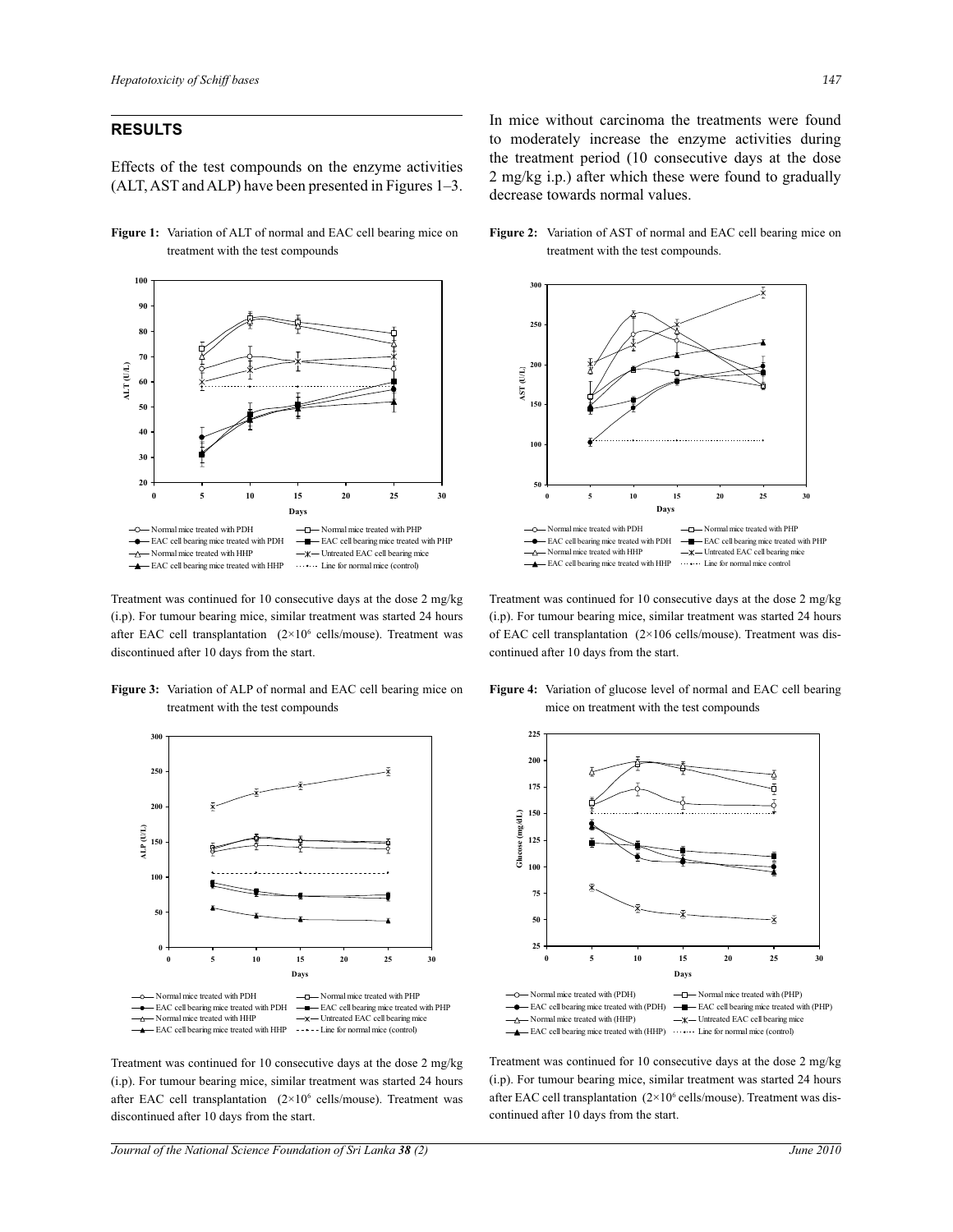| Body   |                                                                      | Changes observed with Schiff bases at the dose 2 mg/kg/day with      |                                                                      |                                         |  |
|--------|----------------------------------------------------------------------|----------------------------------------------------------------------|----------------------------------------------------------------------|-----------------------------------------|--|
| parts  | Untreated (normal)                                                   | PDH                                                                  | PHP                                                                  | <b>HHP</b>                              |  |
| brain  | no abnormality detected                                              | no abnormality detected                                              | no abnormality detected                                              | no abnormality detected                 |  |
| heart  | no morphological change<br>or congestion found in<br>cardiac muscles | no morphological change or<br>congestion found in cardiac<br>muscles | no morphological change or<br>congestion found in cardiac<br>muscles | no gross abnormalities<br>detected      |  |
| liver  | no abnormality detected in<br>cell architecture                      | no gross abnormality detected                                        | no gross abnormality detected<br>detected                            | no gross abnormality                    |  |
| kidney | glomerulus structure occurred                                        | glomerulus structure occurred                                        | no evidences of pathological<br>changes                              | no evidences of pathological<br>changes |  |
| lung   | alveoli, no congestion occurred                                      | alveoli, no congestion occurred                                      | alveoli, no congestion occurred                                      | alveoli, no congestion occurred         |  |
| spleen | no abnormality detected                                              | no gross abnormality detected                                        | no gross abnormality detected                                        | no gross abnormality detected           |  |

**Table 2:** Histopathological changes in major body organs

Treatment was continued for 10 consecutive days at dose 2 mg/kg (i.p). For tumour bearing mice, similar treatment was started 24 hours of EAC cell transplantation  $(2 \times 10^6 \text{ cells/mouse})$ . Treatment was discontinued after 10 days from the start.

For EAC bearing untreated mice, all such values increased almost linearly with time. The treatment of the test compounds, however, diminished ALT and ALP values significantly. After treatment, the ALT values returned to normal levels with time (Figure1) while the ALP values remained almost the same (Figure 3). In case of AST, the test compounds partially reduced the rate of its increment and did not reverse to normal values (Figure 2).

 Figure 4 shows the effect of test compounds on serum glucose content of mice with and without EAC. The glucose content of mice with no EAC was found to increase slightly during the treatment period, after which it slowly reversed towards normal. On EAC bearing mice, the glucose content reduced abruptly. The treatment with test compounds increased the values close to normal levels.

 Variations were also observed in the case of cholesterol and blood urea (Table 1). For mice with no EAC, the cholesterol level enhanced modestly during the treatment time and reversed towards normal with time. The cholesterol content of untreated EAC bearing mice enhanced gradually with time. The treatment with all three test compounds restored the cholesterol levels more or less to normal levels.

 Urea levels, on the other hand, diminished slightly during the treatment period in mice with no EAC. On the contrary, in 3 untreated EAC bearing mice these values were increased gradually with time. On treatment the rate of increase slowed down.

The data for the histopathological tests are shown in Table 2. No significant abnormalities were detected.

#### **DISCUSSION AND CONCLUSION**

 The three test compounds behave almost identically in restoring the depleted biochemical parameters of the EAC bearing mice but are less effective in increasing the depleted ALP values. The slight host toxicity observed in mice during the treatment period is mostly reversible. This means that, treatments with these compounds do not cause any acute or permanent damage to the liver.

 Some interesting features are seen from the results presented here. In almost all cases the toxic effects of EAC cells on biomolecules were found to be nullified by such treatments. In some cases antagonistic effects were observed instead of additive effects. Further elevation of glucose levels of EAC bearing mice due to treatment with these compounds probably indicates their partial recovery from tumour growth.

 The major organs of the treated mice do not show any histopathological abnormalities. These findings together with those obtained from the estimation of serum biomolecules indicate the necessity to conduct further research to formulate novel anticancer drugs.

#### **Acknowledgement**

The authors gratefully acknowledge the IICB, Kolkata, India for providing the EAC cells and also the ICDDR,B, Dhaka, Bangladesh for kindly supplying swiss albino mice and standard mouse pellets.